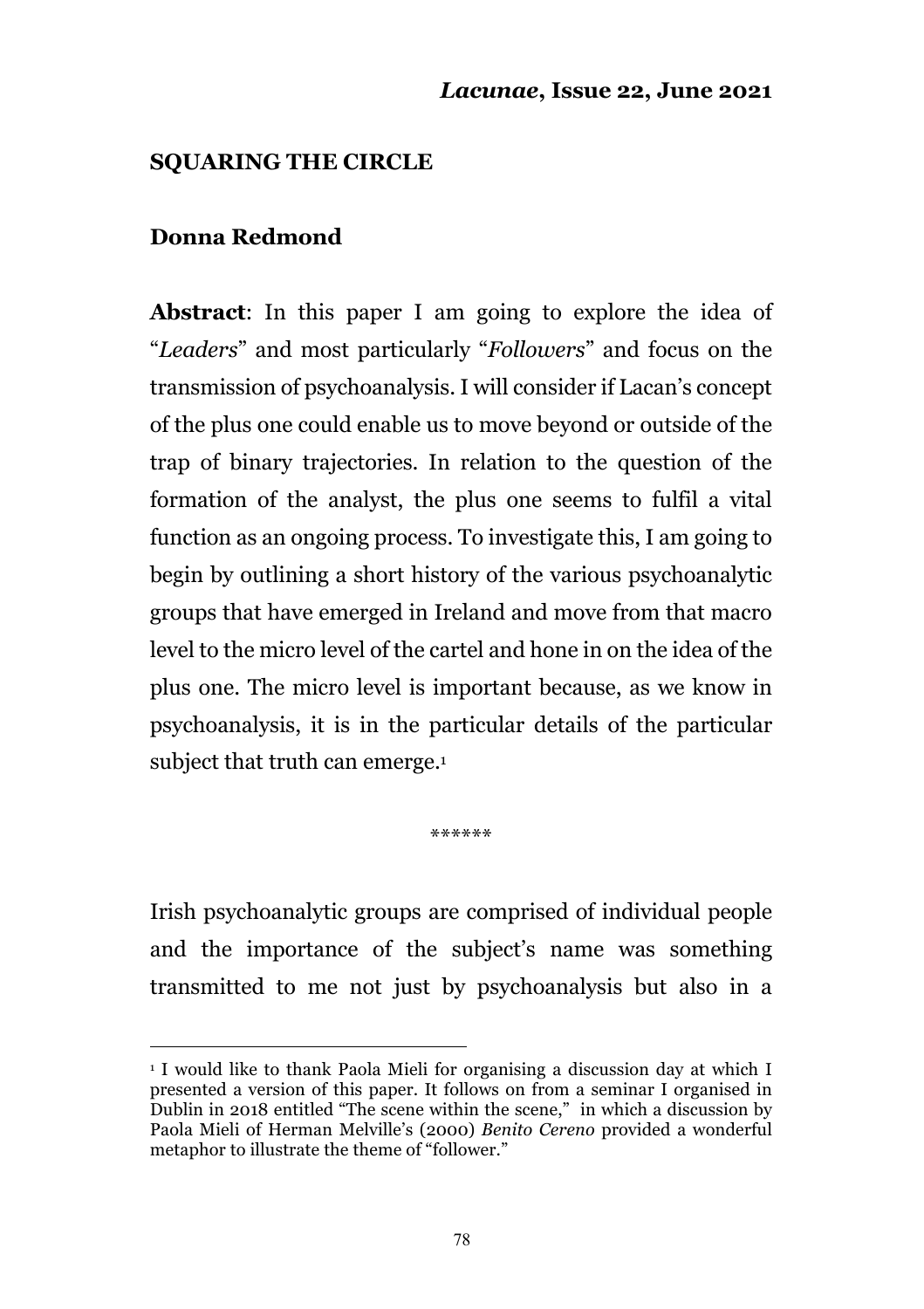fortunate meeting and wonderful conversation I had with the playwright Brian Friel, one of whose plays, very relevant to this paper, is *Translations*.

The first and oldest grouping in Ireland is The Irish Psycho-Analytical Association (IPAA). It was formed in 1942 by Jonathan Hanaghan who had been analysed in England by Douglas Bryan (Skelton, 1983). Bryan had been a leading member of the original London Psychoanalytic Society, having assumed a place on the British Society's first training committee with Ernest Jones in 1926.

The timing of the arrival of psychoanalysis into Ireland is important as the country was dominated by the power of the church, poverty, privation and lack. To illustrate this, in the same year that the IPAA was founded, the poet Patrick Kavanagh published his satirical work, *The Great Hunger*. Ostensibly commemorating the Irish famine, the poem evokes a hunger of the senses created through upbringing, poverty and religion. According to Fintan O'Toole, Ireland is portrayed as a place without desire marked by a bitterness of sexual sterility and a pleasurable kind of pointlessness (O'Toole, 2015).

> He could not walk The easy road to destiny. He dreamt The innocence of young brambles to hooked treachery. O the grip, O the grip of irregular fields! No man escapes. It could not be that back of the hills love was free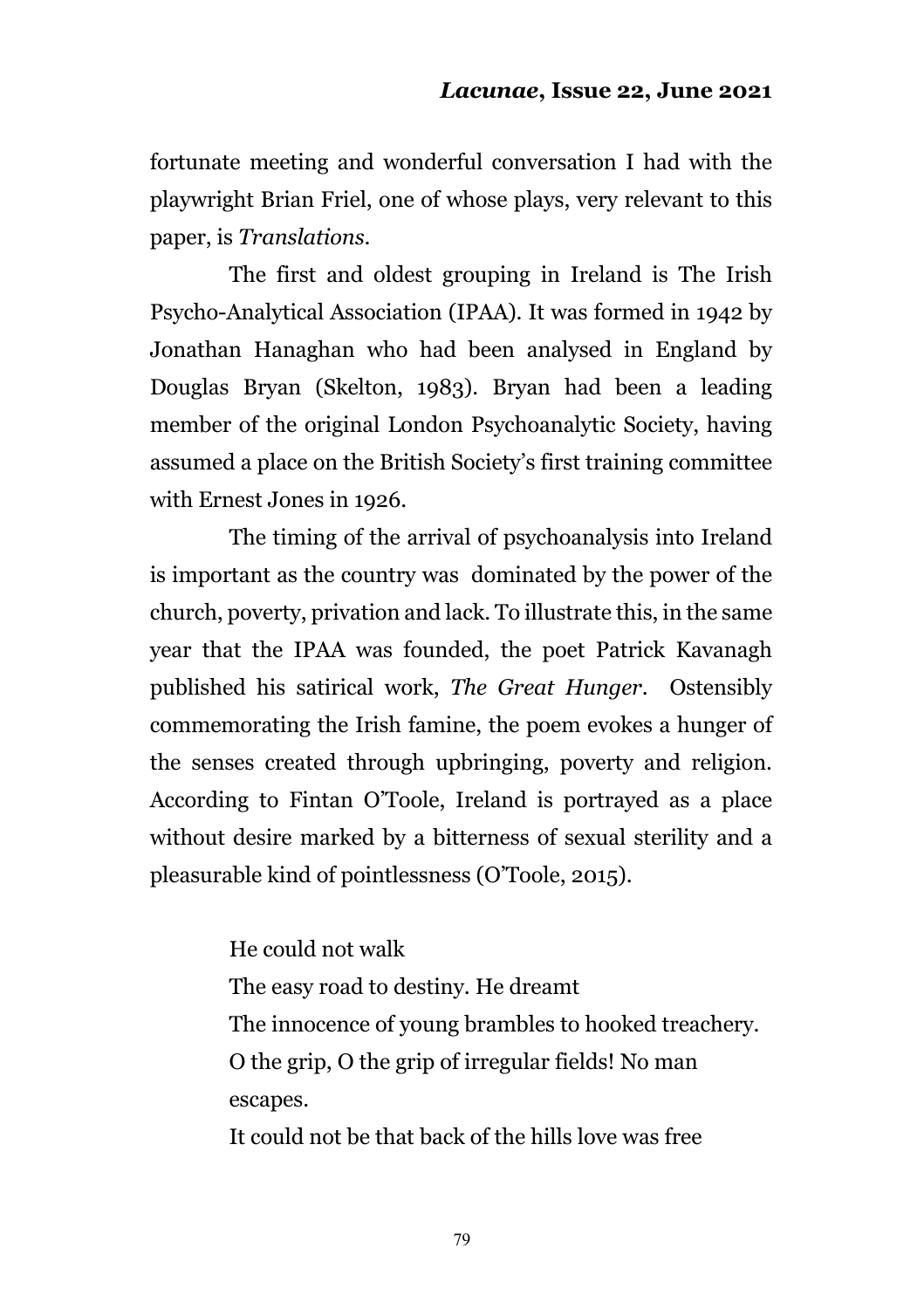And ditches straight.

No monster hand lifted up children and put down apes As here. (Kavanagh, 1942, pp. 63-90)

So this is the Irish "field" in which psychoanalysis takes root. I would like you to keep the idea of the field in mind not only as a reference to the actual landscape but also to the field of mathematics and the field of consciousness.

Hanaghan was a charismatic leader and developed an unorthodox and radical Christian approach to psychoanalysis. Psychoanalysis has been refined by Judaism, Hinduism and Buddhism and it could be argued that Freud's ideas could only have been imported into Ireland by combining them with Christianity. Ireland at the time was like a theocracy. Catholicism and nationalistic politics had shaped the formation of the nascent Irish state and some would argue continue to do so today. He believed that Freud, like Jesus, was a Jewish healer and in his book, *Freud and Jesus* (1942), he argued for a type of what might be termed *Christian psychoanalysis,* which amounted to a cure based on a successful identification with Jesus Christ. He regarded psychoanalysis as a form of mental and spiritual healing: the analyst was more than a technician; he was a healer. The approach was broadly Protestant and influenced by Quakerism. Hanaghan also believed in free love, which in the country's atmosphere of repressed sexuality, gave the group a certain notoriety.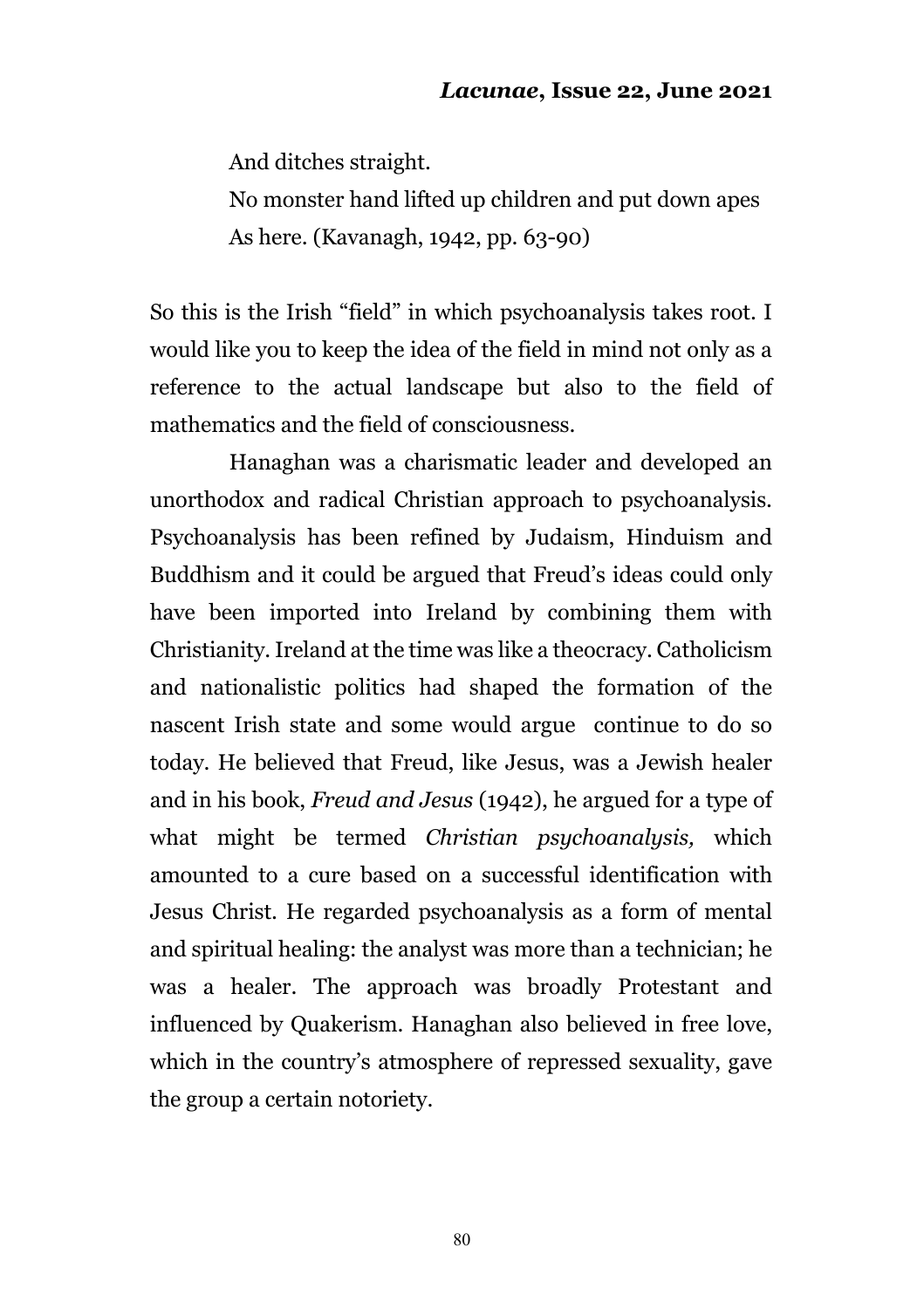Jonty, as he was nicknamed, trained a small number of analysts in Ireland who began working with patients, often for very low fees. This became known locally as "the Monkstown Group" although there were never any formal arrangements or membership lists. Hanaghan developed a considerable following which continued up until his death in 1967. The analysts he trained were well read in Freud but the devotional adherence to his teachings, especially in the decade after his death, became problematic for some, particularly younger aspiring analysts who felt blocked by the founding fathers. He received high praise from Anna Freud who said, "the mantle of my father's work has fallen on your shoulders" (quoted in *A Brief History of Psychoanalysis in Ireland*).

The IPAA forged links with the Northern Ireland Institute of Human Relations (NIIHR) founded by John Alderdice, amongst others. Another group in Northern Ireland is the Northern Ireland Psychoanalytic Society founded in 1988 by Thomas Freeman who trained with Dorothy Burlingham.

During the 1980's, a new direction for psychoanalysis emerged in the Republic of Ireland. Members of the IPAA invited guest analysts from abroad to provide seminars, most notably Masud Khan, Hanna Segal and R.D. Laing. Members such as Olga Cox Cameron, Rob Weatherill and Mary Pyle began to form independent study groups to read Freud, Klein, Winnicott and others, including writers that by-passed the Monkstown orthodoxy. Ross Skelton, who was lecturing in philosophy at Trinity College Dublin, set up a master's in philosophy in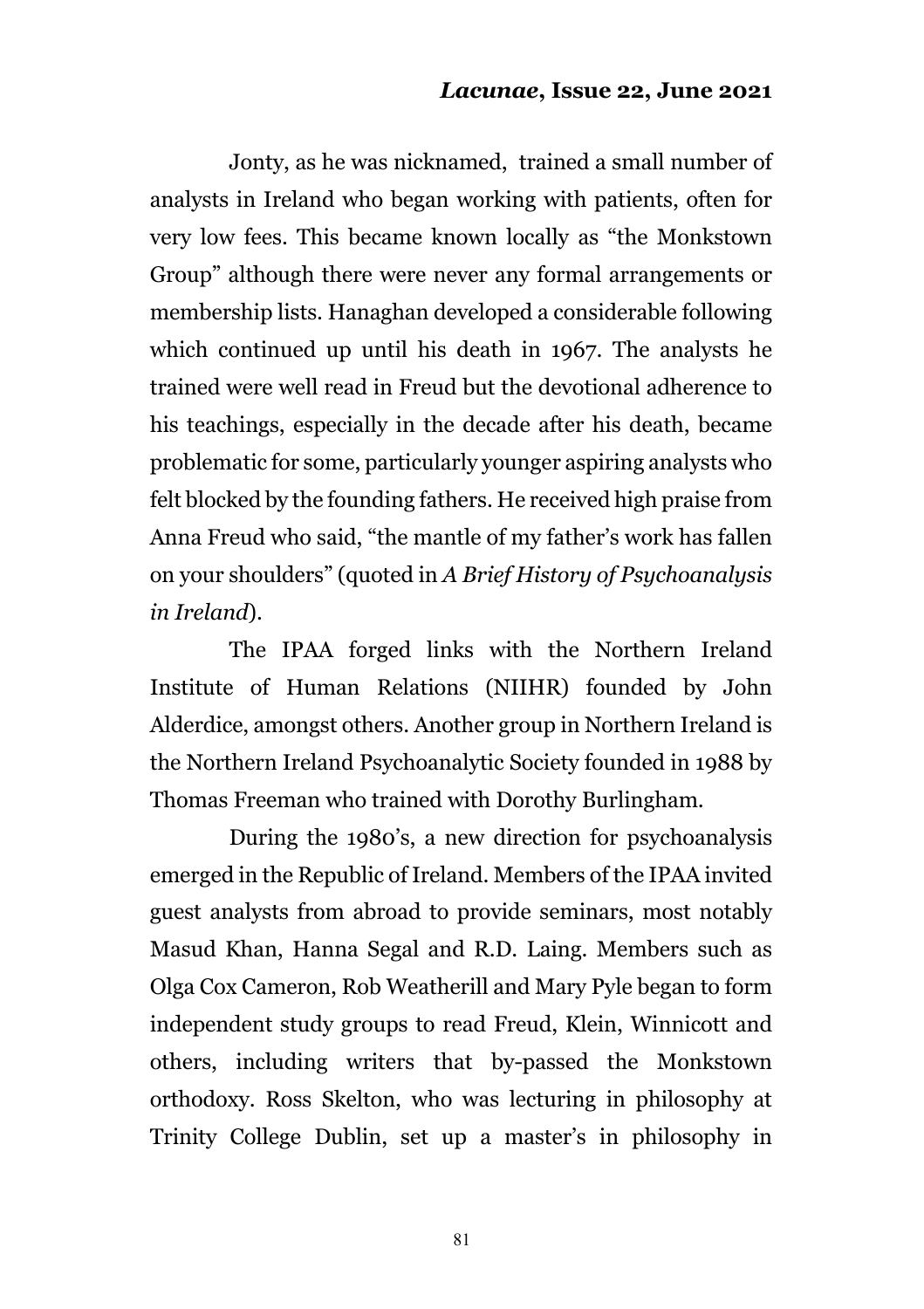psychoanalytic studies which ultimately supplied the impetus for a future clinical training in St James' hospital.

Members of the Monkstown group, together with other analysts who had trained abroad, eventually formed the Irish Forum for Psychoanalytic Psychotherapy (IFPP) in 1986 which was to distance itself completely from the Monkstown analysts. The Forum was and remains an umbrella grouping for therapists with broad psychoanalytically-oriented trainings in object relations, Lacan and Jung. Eventually, in 1993, a training institute was founded in conjunction with Trinity College Dublin which introduced a master's degree (MSc) in Psychoanalytic Psychotherapy and a master's degree (MSc) in Child and Adolescent Psychotherapy.

During the 1980's, a small reading group emerged, led by Cormac Gallagher. The reading was focused on the translation into English of the seminars of Jacques Lacan. The translations were provided by Gallagher who had attended Lacan's seminars in Paris in the 1970s. Gallagher recalled that while listening to one of Lacan's seminars, he made a comment to Lacan, "I follow you," meaning "I understand you" ("Je te suis, je te comprends") and Lacan retorted in a critical tone, "you follow" (in French, "suivre").

These reading group meetings which were led by Cormac Gallagher were nicknamed the *Gonzaga Seminars*. Gonzaga College is a Jesuit boys' secondary school in Dublin. The group was initially attended by Ross Skelton, Ciaran Benson, Terry Larkin and Ronan Conroy, each of whom went on to have an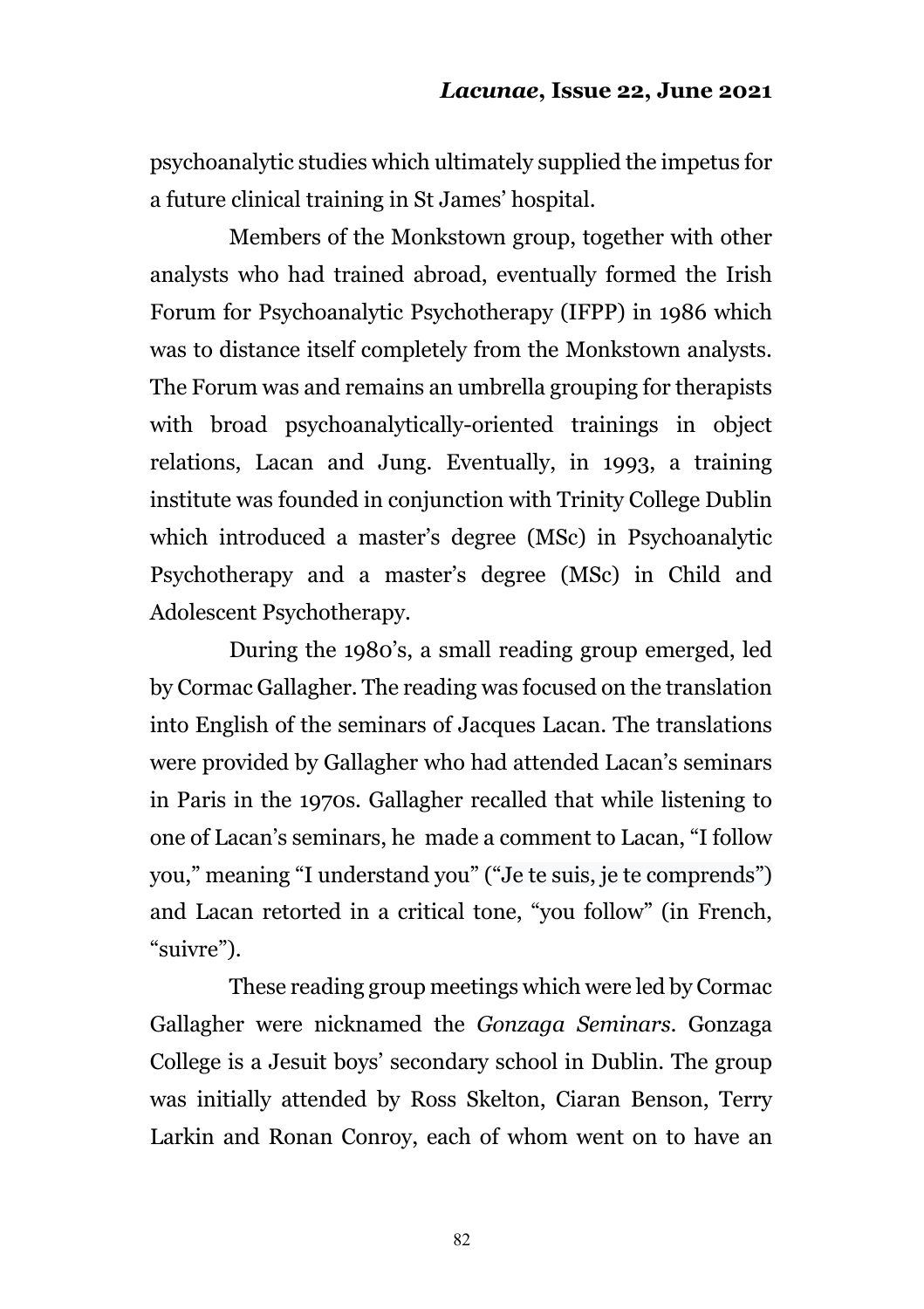important influence in areas of philosophy, psychology, psychiatry and the Arts (Skelton, 1983).

This pioneering reading group was likened to a "group of medieval monks, hunched, closely reading Lacan's *Ecrits* and that in its obscurity it was not unlike Gurdjieff's "All and Everything" (Skelton, 2020).

An outcome of this reading group was the establishment of the School of Psychotherapy which was set up in 1983 to develop the teaching of Lacanian-informed psychotherapy in the Department of Psychiatry at St. Vincent's Hospital. Its first Director was Cormac Gallagher and he co-founded it with UCD Professor of Psychiatry, Noel Walsh and Dr. Mary Darby, consultant psychiatrist. The teaching on this program introduced the work of Sigmund Freud and Jacques Lacan to students who for the most part already had a formal training in psychiatry, medicine, psychology, social work, chaplaincy, or philosophy.

Gallagher initiated an undergraduate degree programme in Psychoanalytic Studies in 1993 at LSB. which subsequently became Dublin Business School (DBS), of which I am proud to say I am a graduate. I was fortunate to have been tutored by, amongst others, Cormac Gallagher, Helen Sheehan and Patricia McCarthy. Other trainings which emerged at DBS were a Graduate Diploma in Psychanalytic Studies established in 1995 and an MA in Psychoanalysis in 1996. All of these trainings follow Gallagher's translations of Lacan's seminars and the teachings and interpretations of Charles Melman and Guy Le Gaufey, as opposed to those of Jacques-Alain Miller.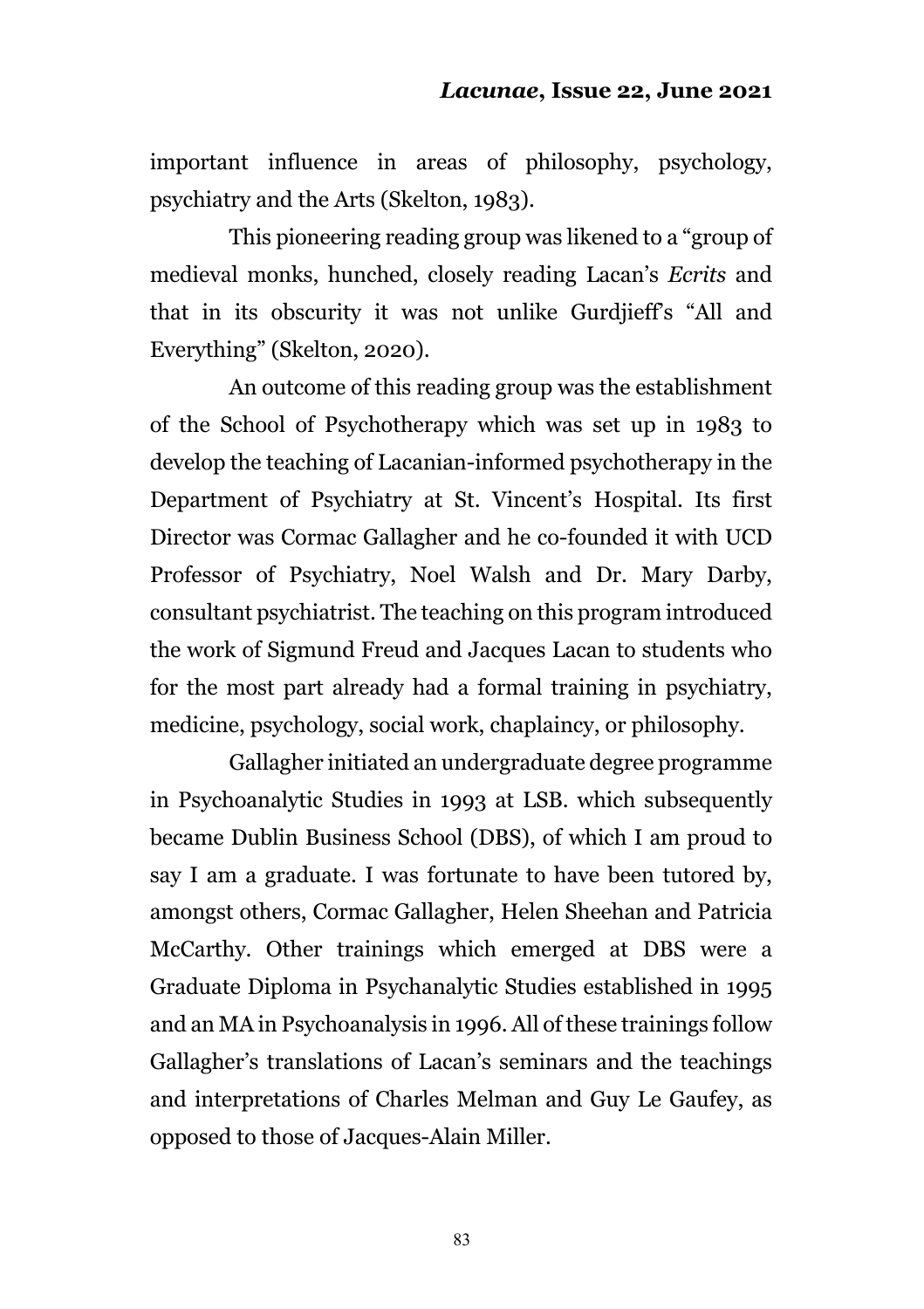In 1993, APPI was established as a learned society and in 1994 was incorporated officially as The Association for Psychoanalysis and Psychotherapy in Ireland, with its Primary Object, as set out in its Constitution, "to advance Freudian and Lacanian psychoanalysis and psychoanalytic psychotherapy." There was debate at the time about the inclusion of the word psychotherapy but the incorporation was to allow for an application to be made to the Irish Council of Psychotherapy for state recognition. This did not happen in fact until 2018.

In 2007, Gallagher and some members broke away from APPI and established the Irish School of Lacanian Psychoanalysis (ISLP). This was set up in accordance with the recommendations made by Lacan in his 1964 paper, "Founding Act" that the structure of the school would be as free as possible of the effects of demands for qualification and professional recognition.

In 2009, some other members of APPI founded the Irish Circle of the Lacanian Orientation (ICLO-NLS) as an associated group of the New Lacanian School (NLS), which is one of seven Schools that constitute the World Association of Psychoanalysis (WAP) which follows the teachings of Jacques-Alain Miller.

Two points to note at this point. We can discern the growth of various academic trainings which were created by members of various groups. This is the effect of the production of a university or indeed master discourse which produces a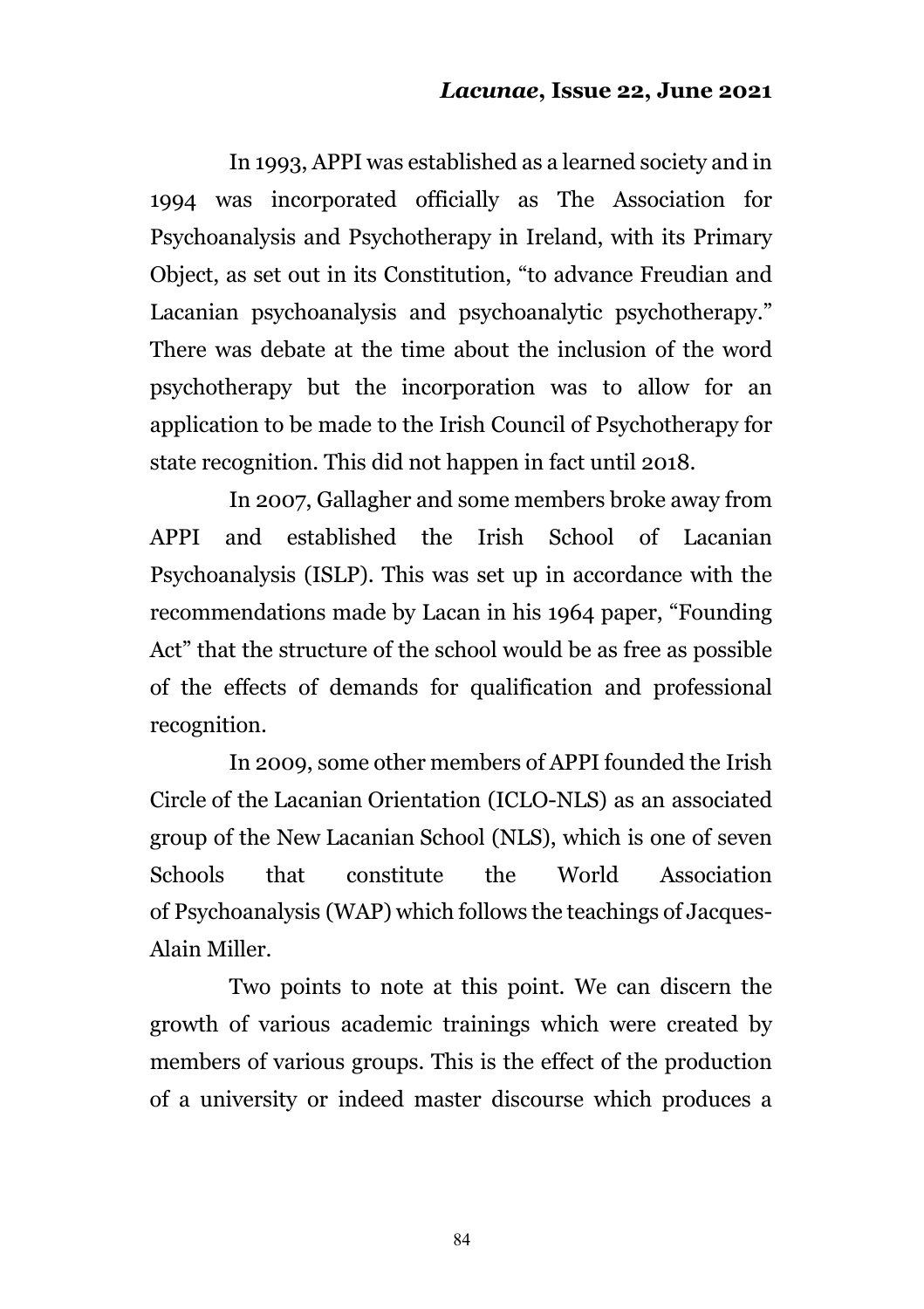knowledge, a *connaissance*. However, as psychoanalysts, we are more concerned with knowledge as a "savoir."

In addition, the emergence of the Irish School of Lacanian Psychoanalysis (ISLP) is noteworthy. The original grouping of APPI had enshrined the primary object within the organisation's memorandum of association and I think that the aim of the School (ISLP) has been to reformulate that aim, literally returning to the original starting point of 1993 to create a new circle.

So moving now to the particular and returning to utilise again the words of the poet as a prop, Seamus Heaney, who was a follower of Patrick Kavanagh's, evokes in his poem *Follower*, his father, an expert, and says:

I stumbled in his hobnailed wake,…

All I ever did was follow In his broad shadow round the farm. (Heaney, 1966, p. 8)

How do we as psychoanalysts move beyond following the leader, accepting as we must that at the same time the ultimate leader is the unconscious, in whose broad shadow we will inevitably follow in a circle? I think that this is the fundamental question involved in the formation of the psychoanalyst. How to ensure that it is not only a university discourse or master discourse that is produced? The plus one within the cartel structure may shed some light on these questions. Consideration must be given to the acknowledgment that the transmission of what can be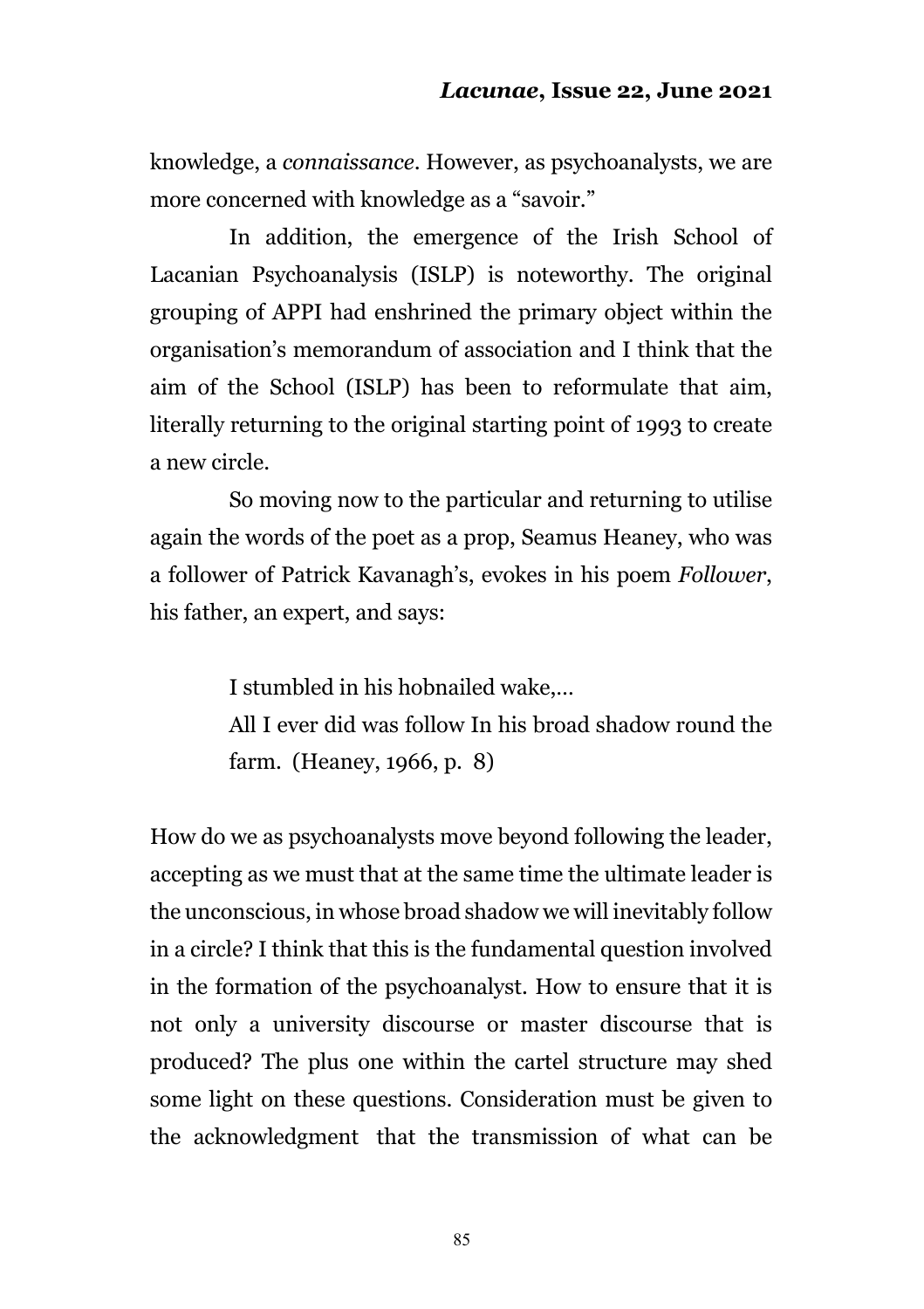classified as psychoanalytic knowledge, cannot be transmitted within a university or master discourse.

The three pillars which can be erected to establish the psychoanalyst are a lengthy personal analysis, clinical supervision and participation in a cartel. In 2020, my own cartel group began re-reading *Seminar VII, The Ethics of Psychoanalysis* (1959-60/1992) and the reading underscored the basic principle that to practice as a psychoanalyst, one must analyse one's own desire. This is achieved via an analysis; however a supervision may also function in terms of allowing interpretations to arise with regard to the analyst's desire. This point is worthy of a lengthy discussion which is beyond the remit of this paper but I mention it because the third element which triangulates this ethical dimension is that of the cartel. The cartel can be described as functioning as an interlocutor, as an adjunct to an analysis. The group of four members agree to meet on a regular basis and read either a Freudian text or Lacanian seminar together. However, what further defines the cartel as being distinct from a reading group is that each year, members are encouraged to write about a topic or theme that captivated their attention within the text. This idea of a value of a writing is derived from Lacan's (1975/2016) commentary on *The Sinthome* and he had previously made some pertinent comments on writing and *jouissance* in *Seminar XVIII, On a Discourse that Might not be a Semblance* (1970-71). Again, an elaboration of this point is beyond the remit of this paper.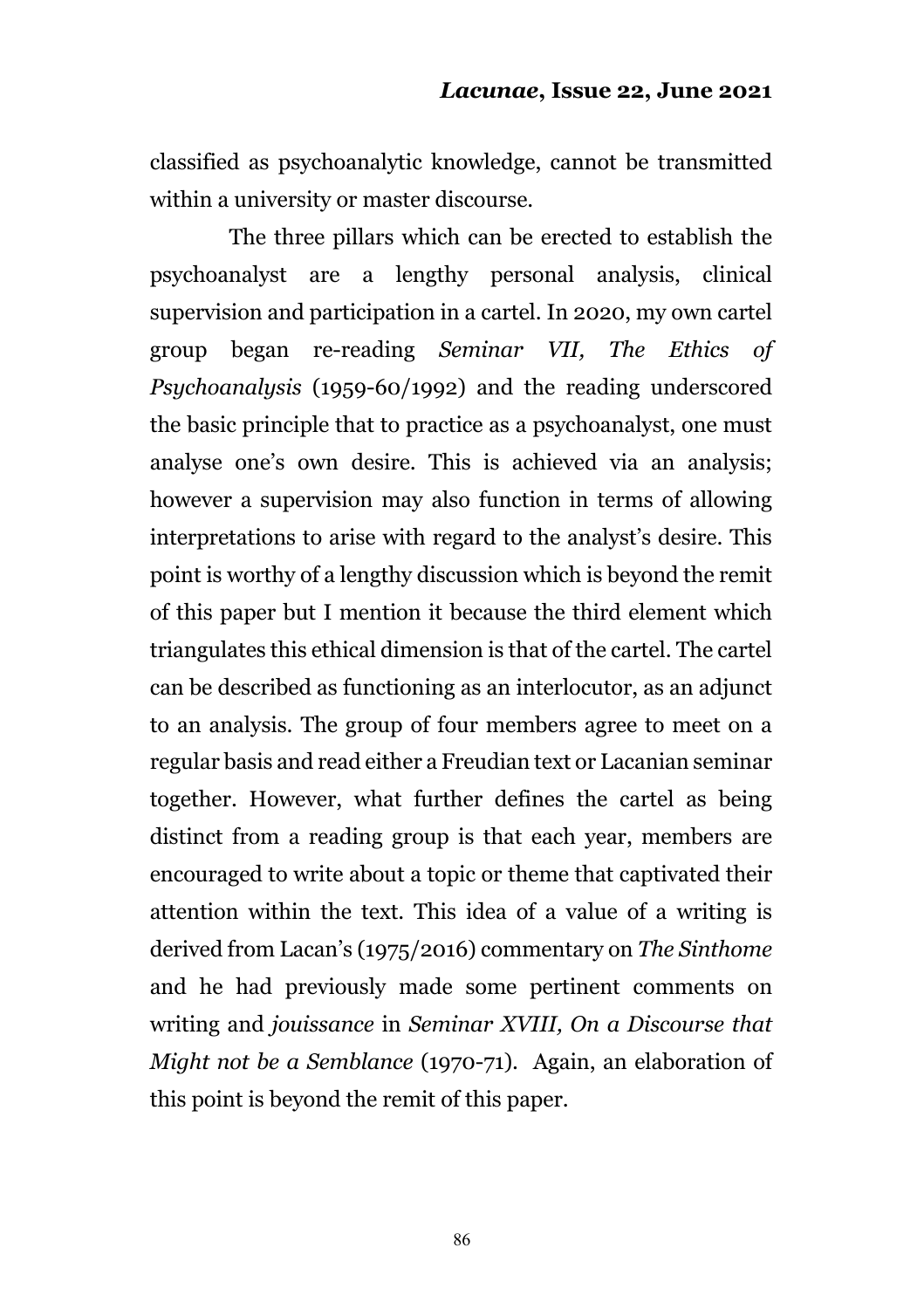Already these digressions display how swiftly the field of Lacanian psychoanalysis can become mired in a master or university discourse and therefore the function of the plus one is exemplary in cutting through this.

Dominique Holvoet, a member of the WAP, describes the pass and the cartel as the two lungs of Lacanian psychoanalysis. Without the cartel and the pass, she argues, the school would suffocate. But she claims one could also say that the pass and the cartel are two grains of sand in the functioning of the group; two little grains of sand that Lacan placed there to jam the machine, to block the "it works" of the group, which is the other side of the discourse of the analyst; two grains of sand to make the School (Holveot, 2013).

Holvoet describes how the cartel, of course, responds to the Freudian logic of the collective, which only constitutes itself as a group thanks to a leader, responding to the logic of male sexuation'' (Holvoet, 2013). But in the cartel, the place of the atleast-one, the leader, is reduced. What's more, it is a permutative function. No at-least-one but one-more, one-extra (*un-en-plus*) adding him or herself to the four, to be the hysteric or Socratic agent of a provoked elaboration. The plus-one is here extimate, adding him or herself to the cartel only to incomplete it. In short, the plus-one is the person who takes care to consider the work of others, to give to the work of each its place. But the plus-one is also the person who feminises the cartel, making it pass from the logic of the all to that of the "not-all" (Holvoet, 2013). Viewing the plus one as a person is problematic as we will see, however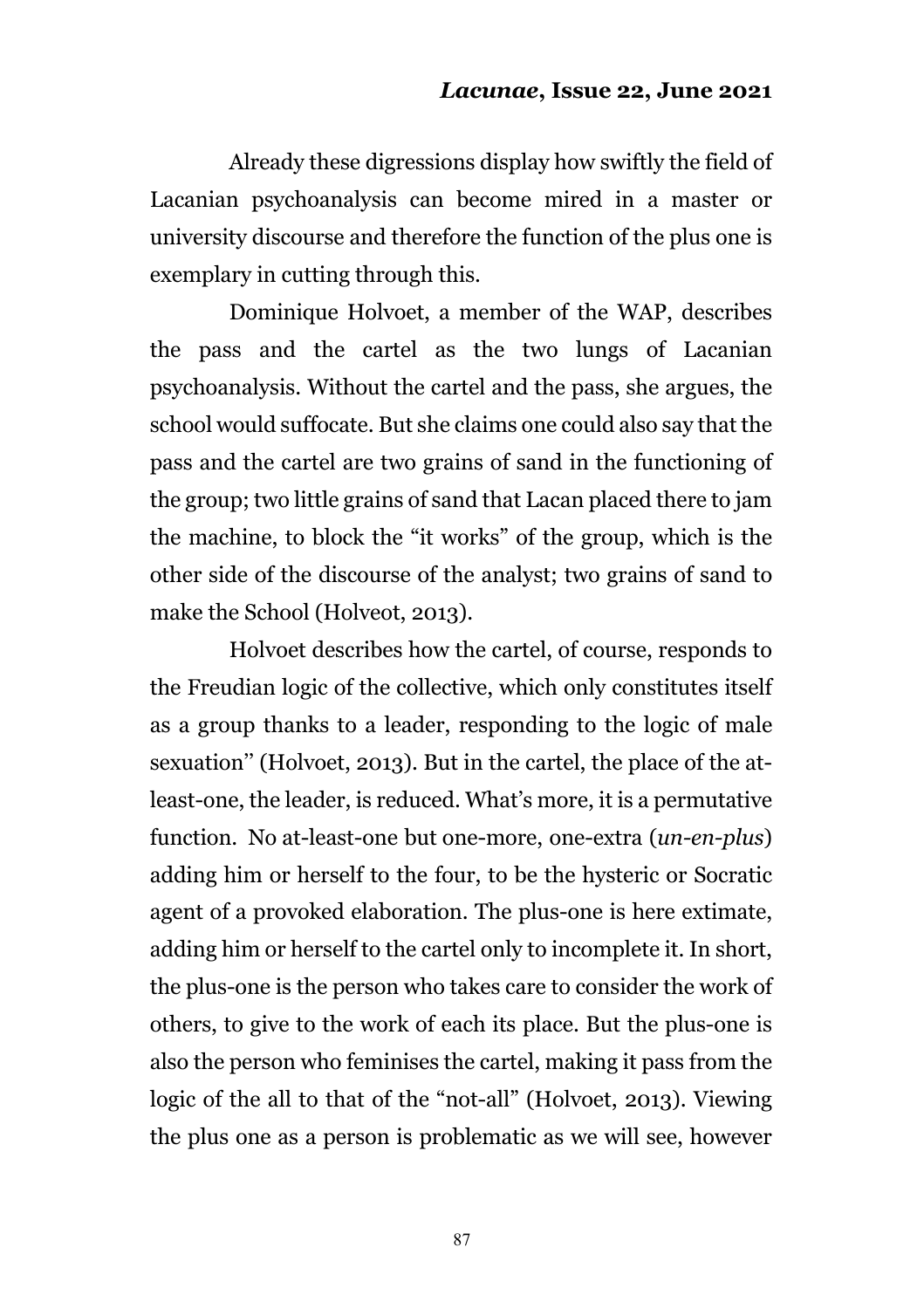the reference to the feminising principle is important because it evokes the Lacanian concept of "not all."

A cartel as proposed by Lacan is a working instrument to try to decrease the series of problems identified by Freud in his 1921 work, "Group Psychology and the Analysis of the Ego." A cartel is an artificial group that tries to defy the imaginary obscenity of the group. Lacan calls on the student to become a worker and what is at stake is about the *work of each one,* in a *circular organisation*, *not a hierarchy*. Lacan's proposal of the important organising principle of the plus one functions, according to Holvoet, to take each one's specific relationship to knowledge into account, so that a particular moment might be elaborated in the group by accepting the certainty of unconscious causality and evoking something of this desire in the production of a paper (Holvoet, 2013).

The invention of the cartel in 1964, as Jacques-Alain Miller shows, was accompanied by an anti-authoritarian movement and an argument may be made that the cartel may function in some way as the continuation of the analytical experience.

In his positional paper, "Situation of Psychoanalysis and Formation of the Psychoanalysts in 1956," Lacan criticises the IPA for promoting the theory of an "autonomous ego." He denounces the conception of the analysis as "dual" identification of the analyser to the analyst, thereby evoking the imaginary identification in the masses and in the groups, and he questions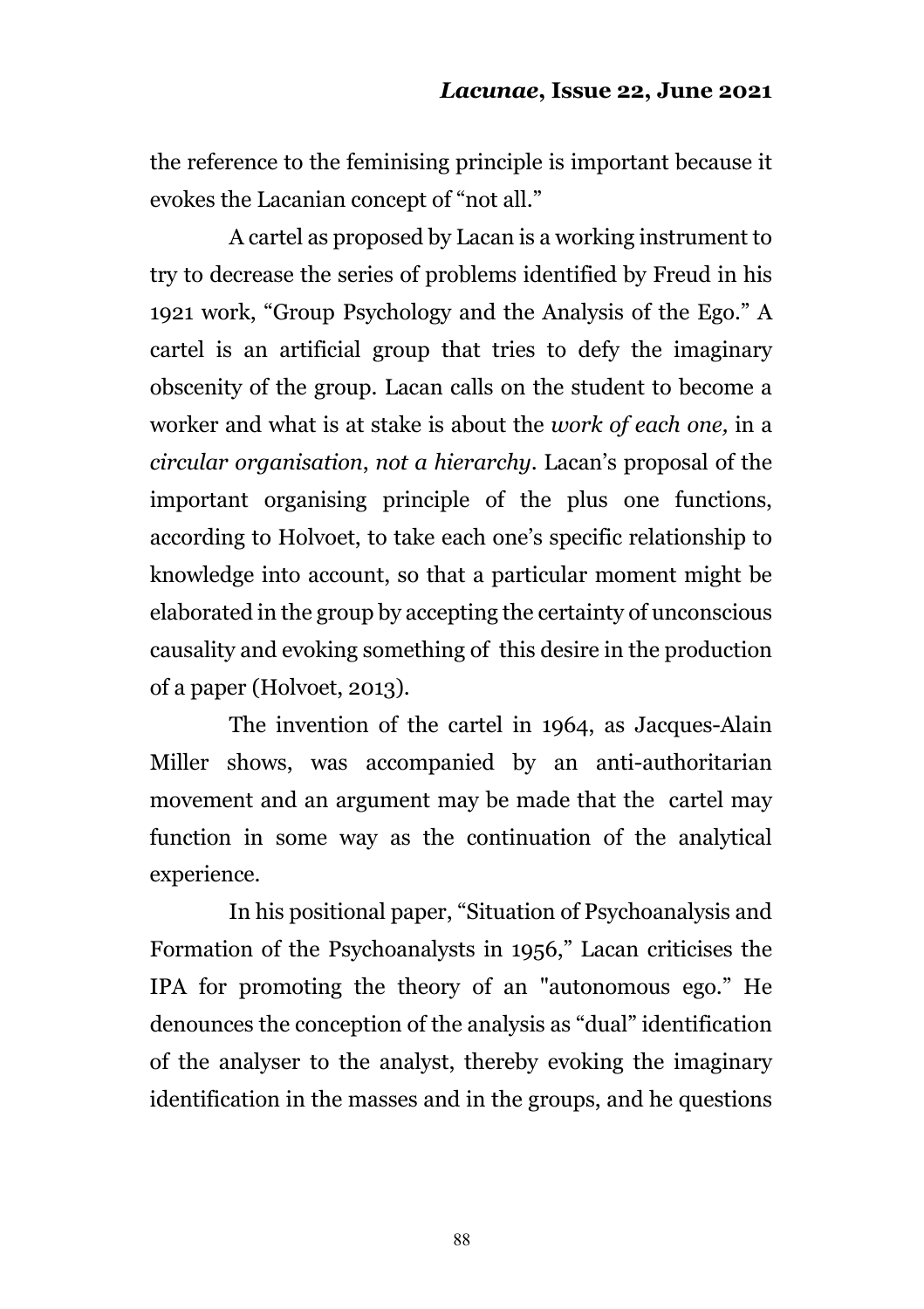the cult of hierarchy within institutions which pay homage to the didactic masters (Lacan, 1956/2001, p. 397).

When Jacques Laberge spoke on the topic of cartel and plus one in Dublin in June 2019 he said, "It is our practice that is directly questioned," and, referring to the unconscious, said we must "follow its effects, and submit oneself to it." Furthermore, the cartel makes "analytical doctrine a shared task," contrary to the position of the master "who imagines himself alone head-on with the task" (Laberge, 2019).

In 1975, eleven years after the foundation of the Freudian School of Paris, Lacan invited psychoanalysts to bring the Founding Act up to date and proposed a debate on the topic of the cartel. Laberge presented a paper about the transcripts of this debate at the Irish School of Lacanian Psychoanalysis, (ISLP) Intercartel day in Dublin in 2019. What follows is a reading of some of the key points he conveyed.

At the beginning of the debate, Lacan comments that "this plus one" "ought to have deserved a better fate," and says "the X+1 is very precisely what defines the Borromean knot," "of which remains—namely of the X in question—there is no more than the one by one." This refers to the "subject who is always a one plus" and this "person whom I somehow take care of to isolate from the group, but that does not mean that it cannot not be any person" (Lacan, 1975, p. 221). Laberge observed on his reading of the transcripts: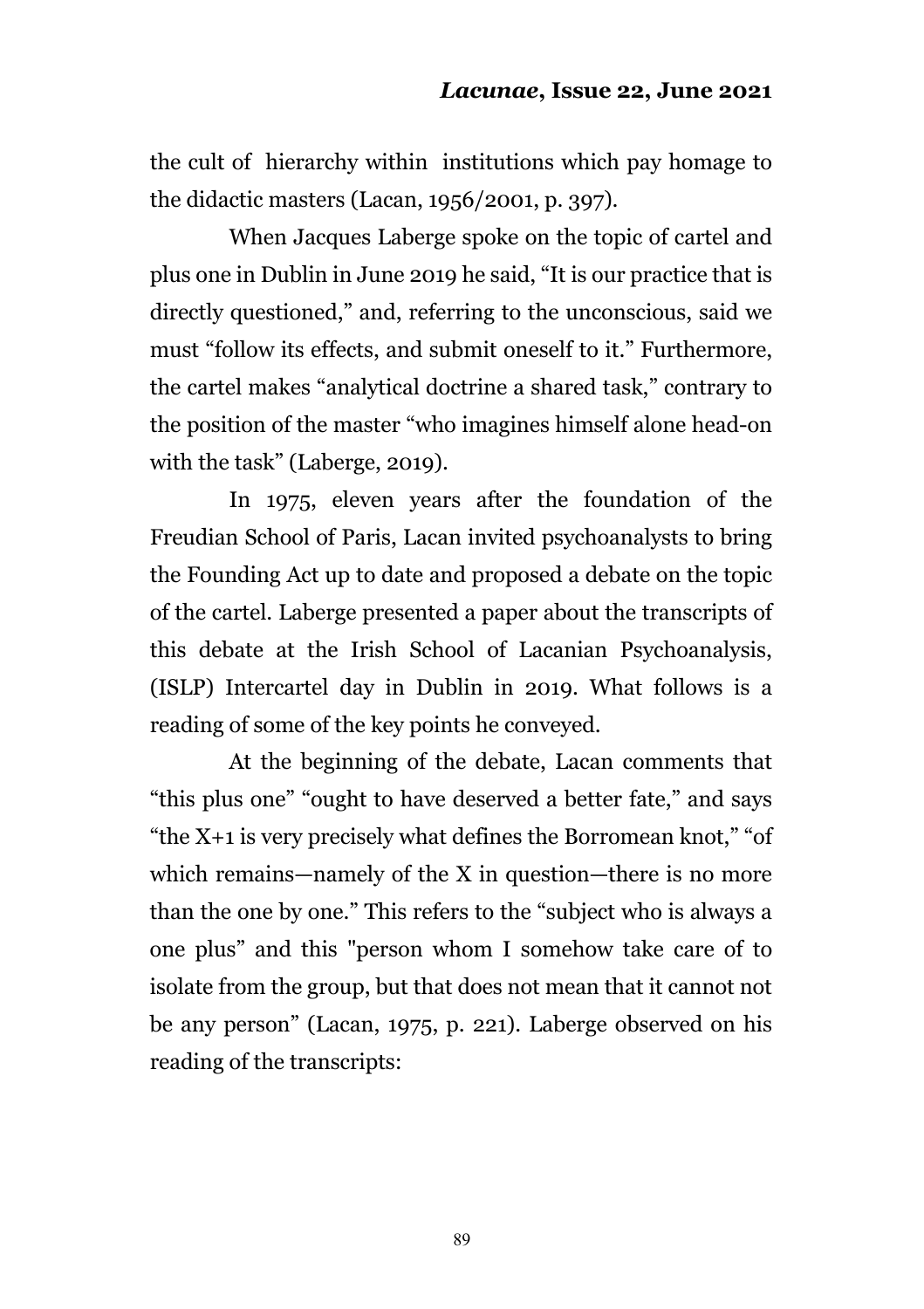Here are the interventions of a small group led by Lacan who refers to the plus one as a person. But it will be interesting to note now (IN the discussion) that the great majority of the participants have the freedom to disagree with the master and question the function of plus one being attributed to a person (Laberge, 2019, p. 4).

Colette Soler was keen to take the position that the plus was not necessarily a person (Soler, 1975, p. 226). Lacan was in favour of the point that this "person," who is in some way the echo of the group, exists in every functioning of a group" (Laberge, p. 4.) Nasio says, "the plus one is the one who sustains in the group the desire of the Other" (Nasio, 1975, p. 226). For Charles Melman, "it may be the location of the real" that summons the "plus" participants to produce a "plus one piece of discourse" more than the master, the university, the hysteric (Melman, 1975, p. 246).

About a clinical cartel, Alfandari refers to the plus one as "a kind of empty place" (Alfandari, in Laberge, p. 5.) Intrigued, Lacan asks: "who performs a knotting function? The clinic?" (Lacan, in Laberge, p. 5). "No plus one person" but always one person in the imaginary," says Pierre Kahn (Kahn, 1975, p. 223). Safouan speaks of the "necessity of the plus one" of "pointing out to a subject his contradictions" (Safouan, in Laberge, p. 4). Fennetaux speaks of the plus one group effect which allows everyone to intervene, or the most experimented as the leader, or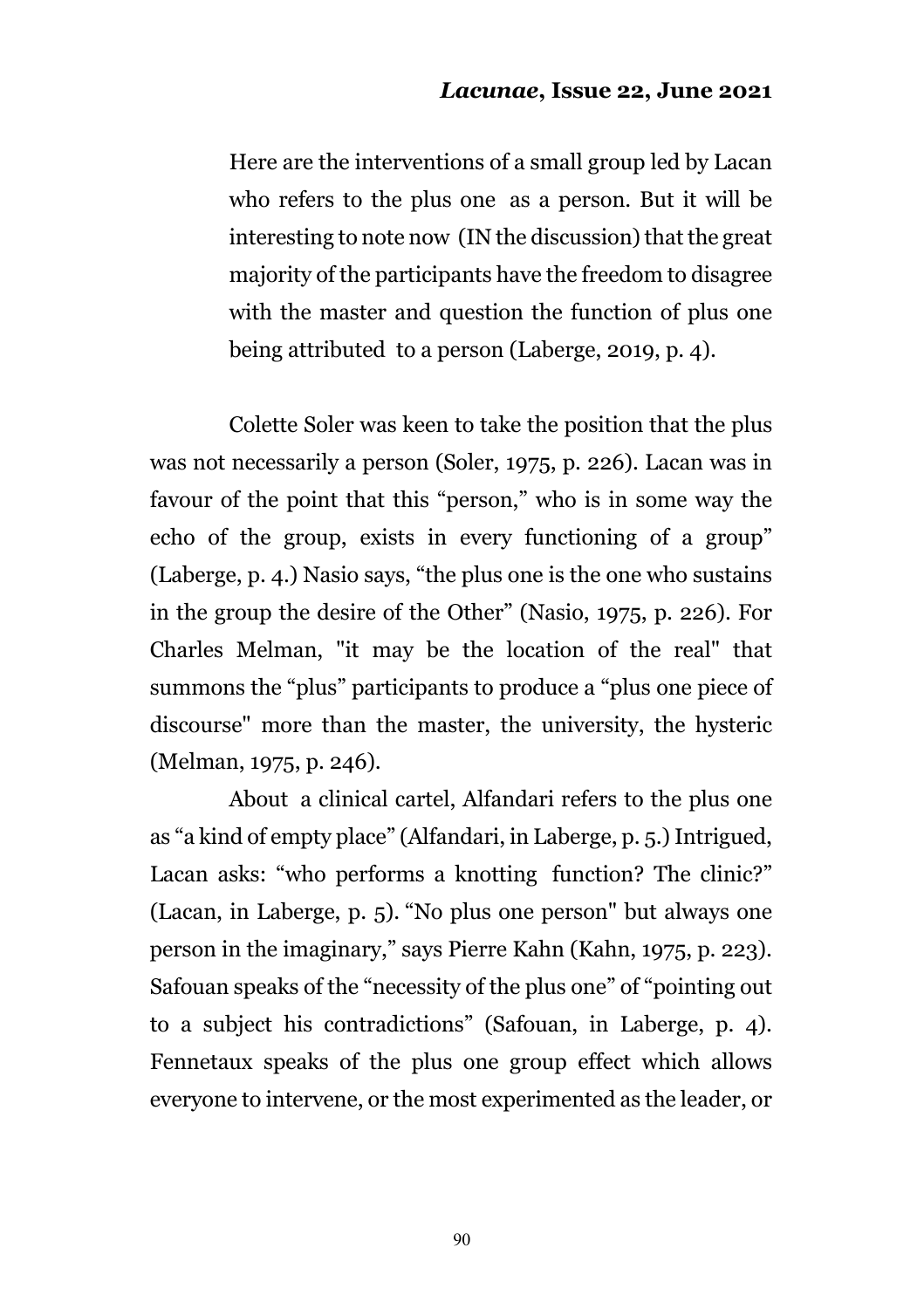even the absence of a perplexing supervisor when in this case there would be "one less" (Fennetaux, 1975, p. 225).

Here are three versions of the plus one: the super-person of the leader, a term that evokes the perpetuation in power; the person who speaks, thanks to the plus one of the group; and the absence of the inhibitor. Laberge, in his remarks on this point, considered that we may wonder if this is about three possible options so as to differentiate one cartel from another, or about three possible moments of a cartel. (Laberge, 2019). For Sol Rabinovitch, the plus one would be the "blind spot" or "I do not understand" (Rabinovitch, 1975, p. 226). Laberge drew our attention to Lacan's ambiguous response, "a question without answer," then "always present, but always unknown." Does Lacan end up conceding something here, seeming to place himself at some distance from the idea of the plus one person" (Laberge, 2019, p. 5)

 For Botvinik, "a group is formed around a word, a theme" which "will never respond" (Botvinik, 1975, p. 227). And he adds: "The plus one, this evokes in me as it were the surplus *jouissance*." Philippe Girard recognises in the cartel the attempt to avoid both the authoritarian figure and the liberal fictitious equality of the rivalry of the egos (Girard, 1975, p. 238). The plus one, according to Robert Mund, would be, facing up to the "difficulty of leaving the imaginary" (Mund, in Laberge, p. 5).

 Laberge observes that given the systematic questioning of the "plus one person," Lacan recognises himself as being up against an "enigma. In fact, at the opening of the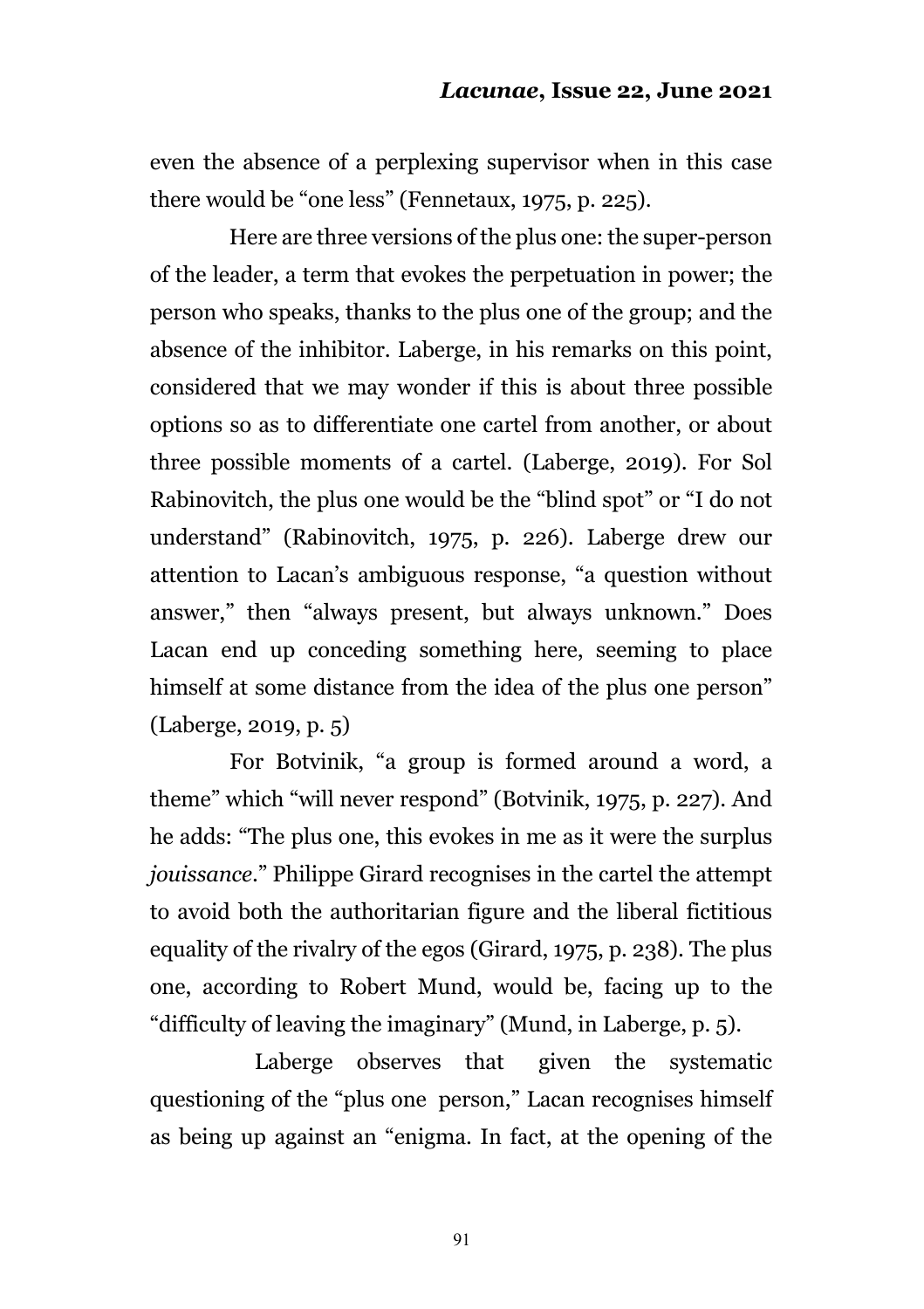debate, Lacan had underlined a division, on the one hand the X+1, the subject as one plus and, on the other hand, the plus one person. But the person easily slips to the position of leader, the object of love and hate, and the cartel, unfortunately, transforms itself into an obedient group. There is at this point in the discussion an important interjection by one of Lacan's mathematics teachers, the psychoanalyst Daniel Sibony. Laberge observes that his comments come to "occupy the rest of the debate time of April" (Sibony, 1975, pp. 251-259). Sibony was a follower of mathematican Georg Frobenius who eschewed the traditional style of German universities and argued that new inventions in mathematics would only arise in the individual and not via the organisational field.

Sibony endorses that the "plus one is not a person" but is a repetition that "may be purely numerical:  $1+1+1$ " (Sibony, 1975, p. 255). He speaks of psychoanalysis, or of the object of psychoanalysis, as plus one and makes reference to the Borromean knot and human groups. Lacan reinforces this idea saying, "Latent infinity, is precisely what the plus one is" (Sibony, 1975, p. 255). Here he seems to be evoking expansion and infinite comprehension.

From this, Laberge surmised that Lacan ends up saying: "what the Borromean knot does is submitted to this condition that each one is effectively, and not simply imaginarily, what sustains the whole group" (Laberge, 2019, p. 6.). This is just as in the Borromean knot in which each ring sustains the position of the other two and each is equally necessary. Thus, Lacan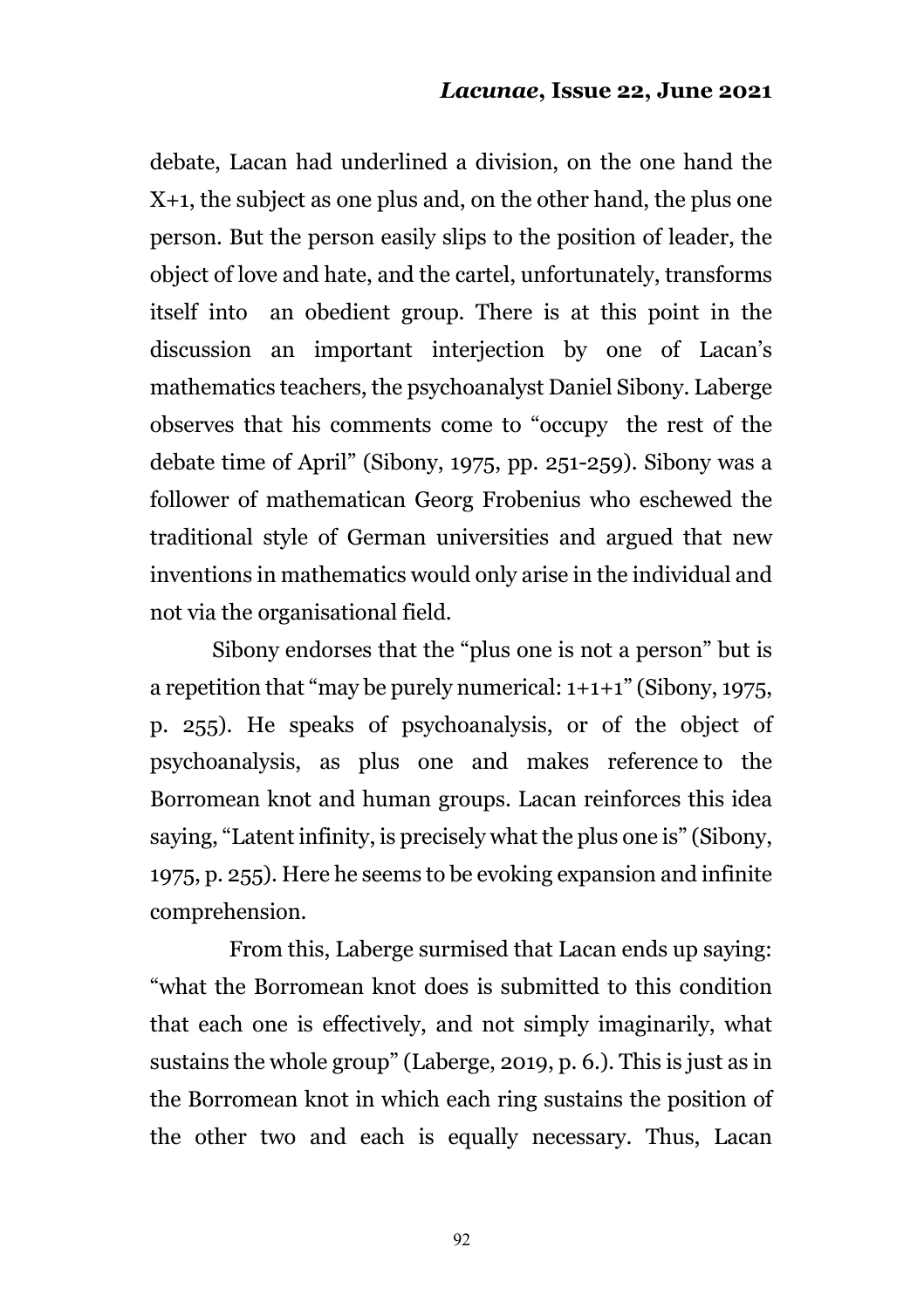announces the rotation of the plus one, but in this case the plus one who is a someone. (Laberge, 2019, p. 6).

Sibony alludes to the group of mathematicians and to the "plus one" of the imminent theorem that, once written down, is considered dead. It makes "a hole, an emptiness, and carries with it a plus as a minus, an absence that insists." "It became "an evanescent (evan-s-ent) o effect, non-apprehensible," "the object of desire." He says "Everything depends on which One this group is dealing with" (Sibony, 1975, p. 255). These interesting comments from Sibony may be interpreted as positing the plus one as a type of conduit, that can, in a sense, create a moment where something of the Real emerges (the Real is understood here as that which is beyond language and cannot be spoken about). Lacan asked Sibony if the plus one can be "of the order of the person, of the subject," and Sibony replies: "not a person," "perhaps death," certainly a function" "where "a certain circulation is produced" (Sibony, 1975, p. 257).

Sibony also highlights the "fleeting moment" of this plus one, in the passage from the plus to the minus, it represents a fading, a disappearance, "where the real will insinuate itself in the group" (Sibony, 1975, p. 255). The plus one might therefore be glimpsed as fleeting, transient and impermanent.

Laberge comments that "… Lacan had accepted the plus one as mathematical" (Labarge, 2019, p.6). Sibony realises that Lacan took advantage of the plus one in order to increase the number of persons in this function. Sibony confronts him and says "as soon as the plus one is acquired, that is, from the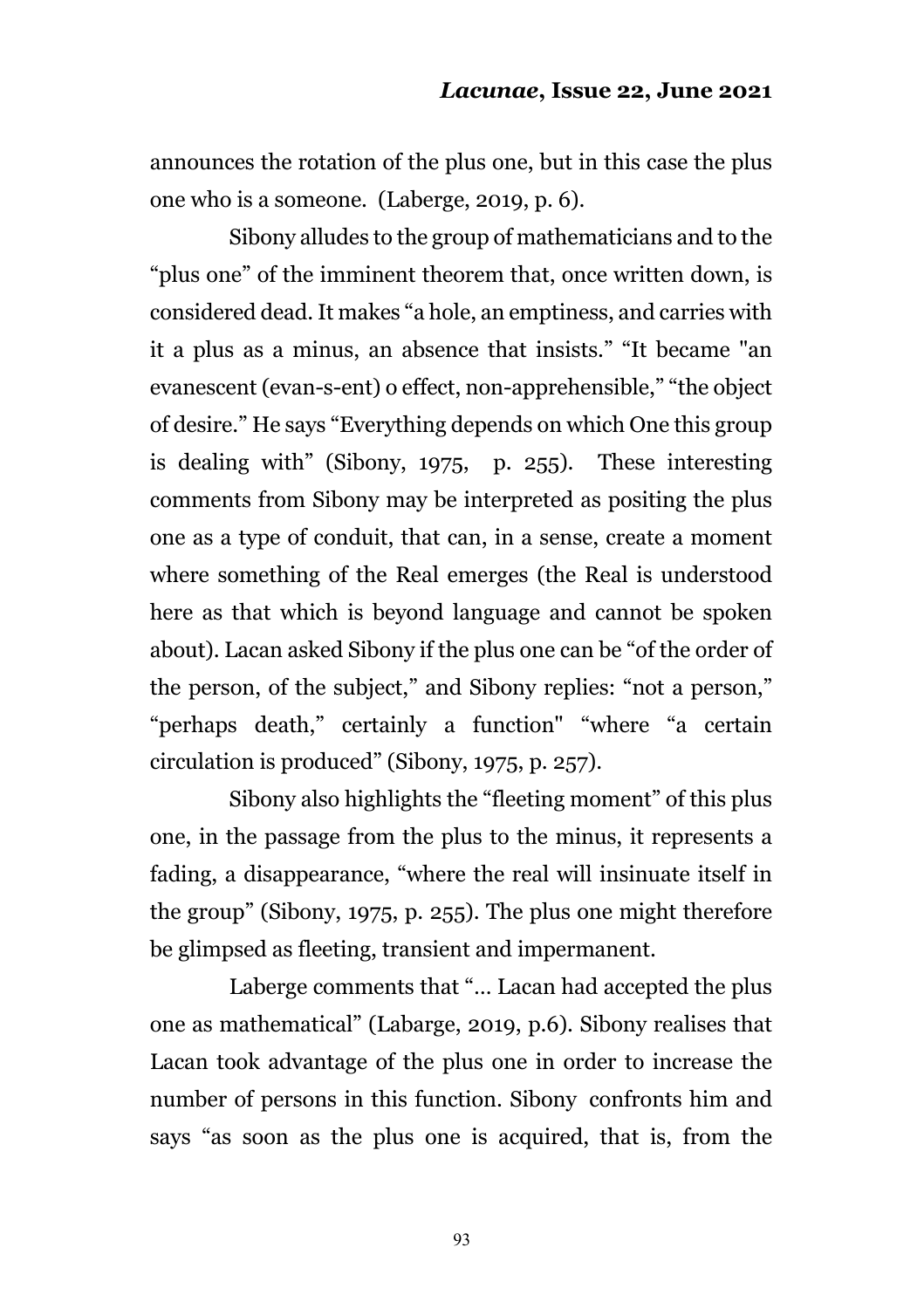moment it comes into play, it is a spent force." The "plus one" is a presence, the plus, of the One but "This plus one then has no need to incarnate itself to function" (Sibony, 1975, p. 255).

Although Lacan insists that perhaps the plus one can be "of the order of the person, of the subject," Sibony is adamant that it is "not a person," "perhaps death," "certainly a function" where "a certain circulation is produced" (Sibony, 1975, p. 257). Sibony confirms his position in a post-script in which he evokes the religious:

Sibony confirms his position in a post-script, stating: "The plus one is a presence, the plus, of the One. There are religions where as soon as three faithful are together, there is a presence of the One that they invoke, which is dispersed with them. This plus-one then has no need to be incarnated to function; and this effect is not shown, but demonstrates itself" (Sibony 1975, p. 259).

So to summarise, can we say that the plus one as a presence seems to enable an emergence of some kind, perhaps along the lines of the emergence of meaning that arises in the words of the poem or in the meaning between the signifiers, an emergence of a dimension of the unconscious which may have been revealed? This moment of the plus one is fleeting, ephemeral and momentary. At the moment it appears, it disappears. So the plus one is not a person, the function of the plus one is to produce something—perhaps a savoir—certainly a production of a writing of some kind which reveals a blind spot. And we can say that the plus one effectively cuts through the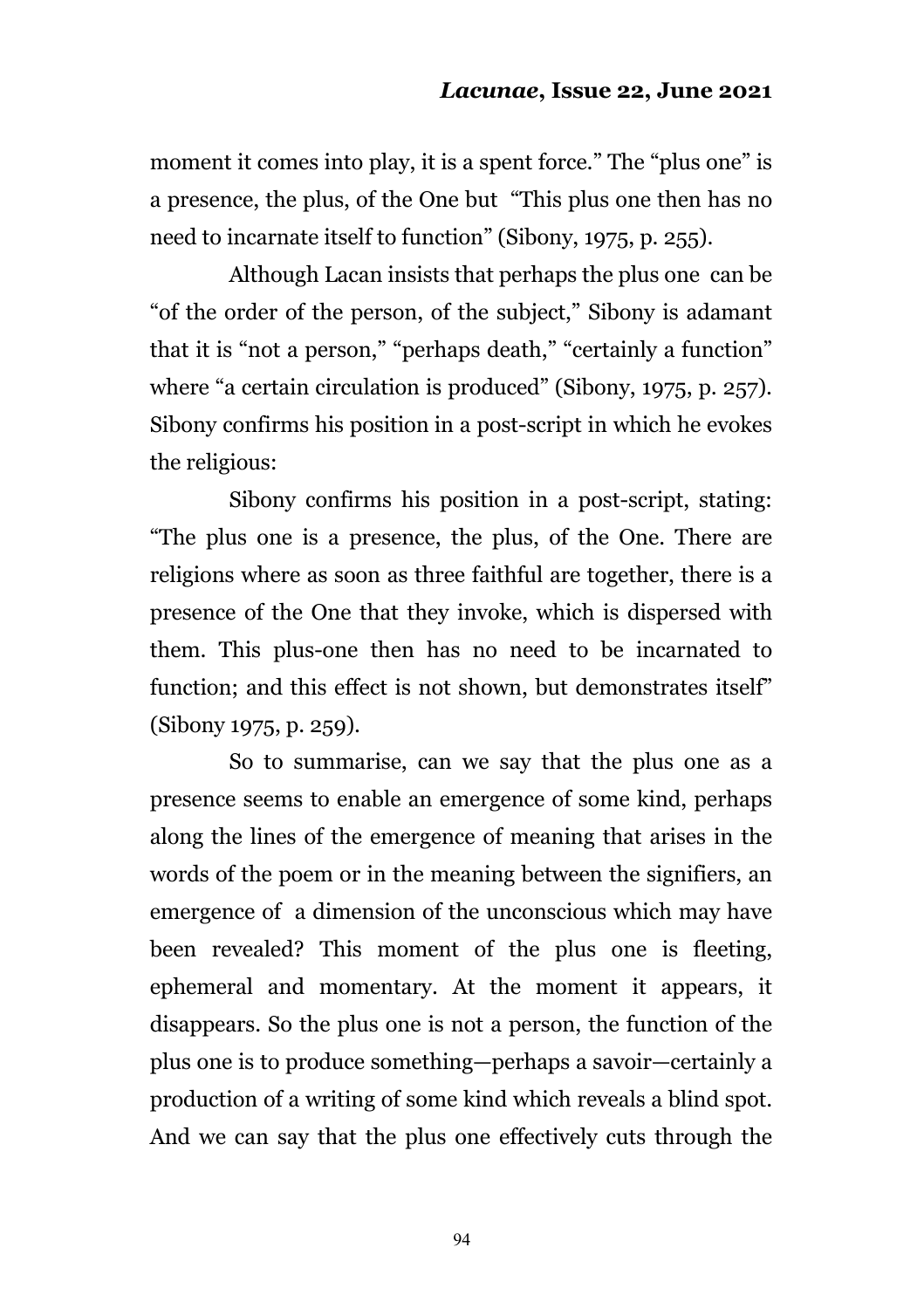imaginary dialectics of the group. The plus one, as not-all, allows for a refusal of completeness, a refusal of a definitive answer, a reminder that there is always more. No one has the answer. We know that the space of the Other may be occupied by the church, groups or charismatic leaders—they are not the plus one and yet they are versions of the plus one because they may evince a new knowledge. They are and yet they are not. A group can also function as a plus one so that the presence of another group is not necessarily a negative thing.

It is worth noting the metonymic evolution of the Irish groups—one after another—a group may only produce knowledge, and may only generate leaders and followers but the group as a plus one can create transmission at a subjective level at the level of the parlêtre. But the groups also represent the weaving, an inter-connectivity, that is inherent in the structure. If we accept that the place of psychoanalysis is always on the margin, at the edge, the group then is most useful if it functions outside of the organisational structure and the plus one has an effect because it functions as an outside force on the inside. The squaring of the circle is not only a metaphor for impossibility impossible because there is a truth within the unconscious of which we wish to know nothing—but also evocative of the possibility of transformation. Philosophically and spiritually, to square the circle means to see equally in four directions. Perhaps the plus one can enable this broader view.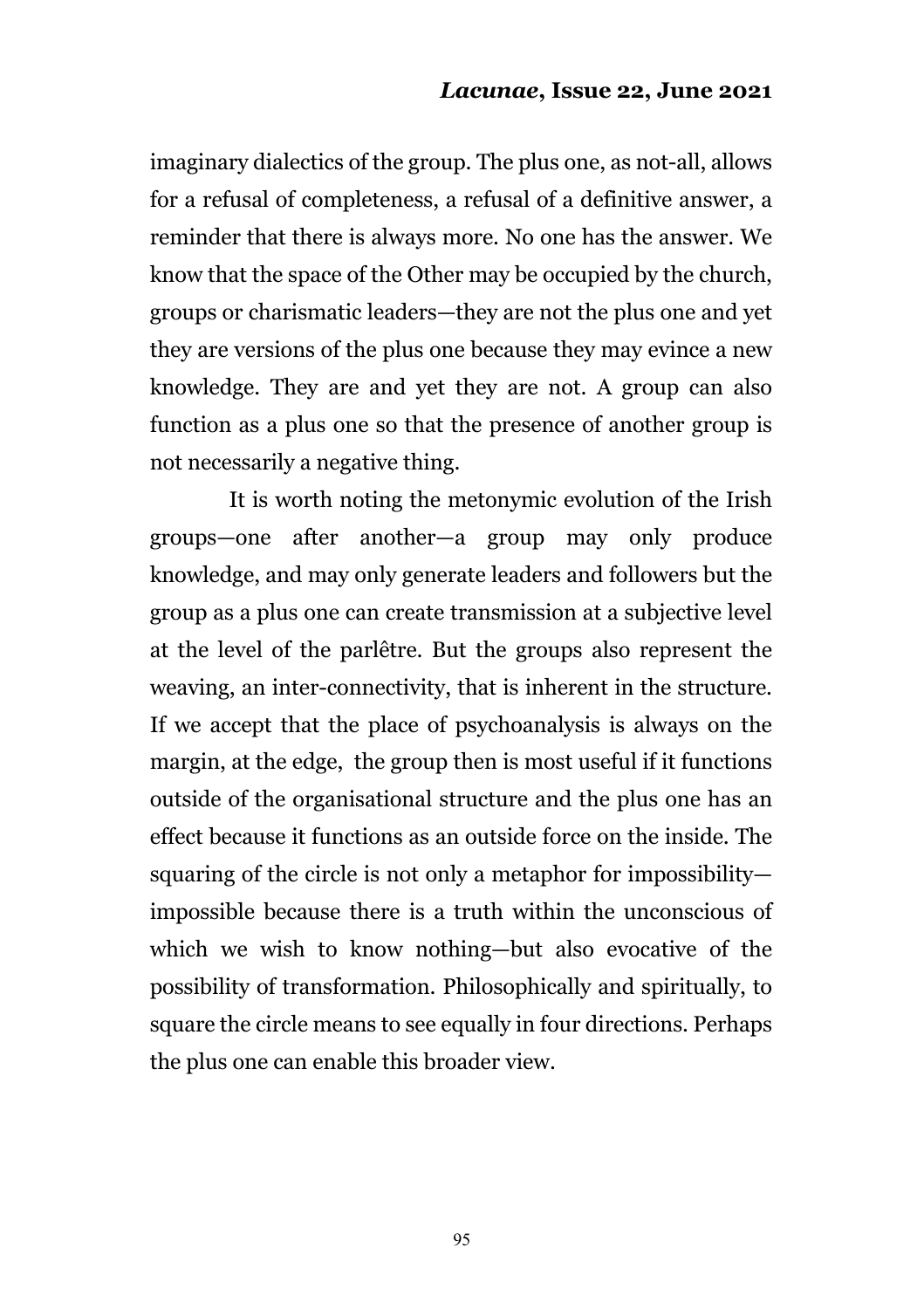#### **REFERENCES**

Alfandari. M. (1975). "Lettres de l'École freudienne." Bulletin intérieur de l'École freudienne de Paris, No 18(4). See https://ecole-lacanienne.net/wpcontent/uploads/2016/04/Lettres-de-LEFP-n°-18- 4.pdf.

Botvinik. G. (1975). "Lettres de l'École freudienne." Bulletin intérieur de l'École freudienne de Paris, No. 18(4). See https://ecole-lacanienne.net/wpcontent/uploads/2016/04/Lettres-de-LEFP-n°-18- 4.pdf.

Fennetaux. M. (1975). "Lettres de l'École freudienne." Bulletin intérieur de l'École freudienne de Paris, No. 18(4). See https://ecole-lacanienne.net/wpcontent/uploads/2016/04/Lettres-de-LEFP-n°-18- 4.pdf.

Freud, S. (1921/2001). "Group psychology and the analysis of the ego. *The standard edition of the complete psychological works of Sigmund Freud*, Vol. 19, Ed. & trans. J. Strachey, pp. 65-144. London: Vintage.

Girard, R. (1975). "Lettres de l'École freudienne." Bulletin intérieur de l'École freudienne de Paris, No. 18(4). See

https://ecole-lacanienne.net/wpcontent/uploads/2016/04/Lettres-de-LEFP-n°-18-

4.pdf.

Hanaghan, J. (1942). *Freud and Jesus*. Dublin: Runa Press.

Heaney, S. (1966). *Death of a naturalist*. London: Faber and Faber.

- Holvoet, D. (2013). Presentation at the SLP Congress in Milan. Unpublished.
- Kahn, P. (1975). "Lettres de l'École freudienne." Bulletin intérieur de l'École freudienne de Paris, No. 18(4). See https://ecole-lacanienne.net/wp-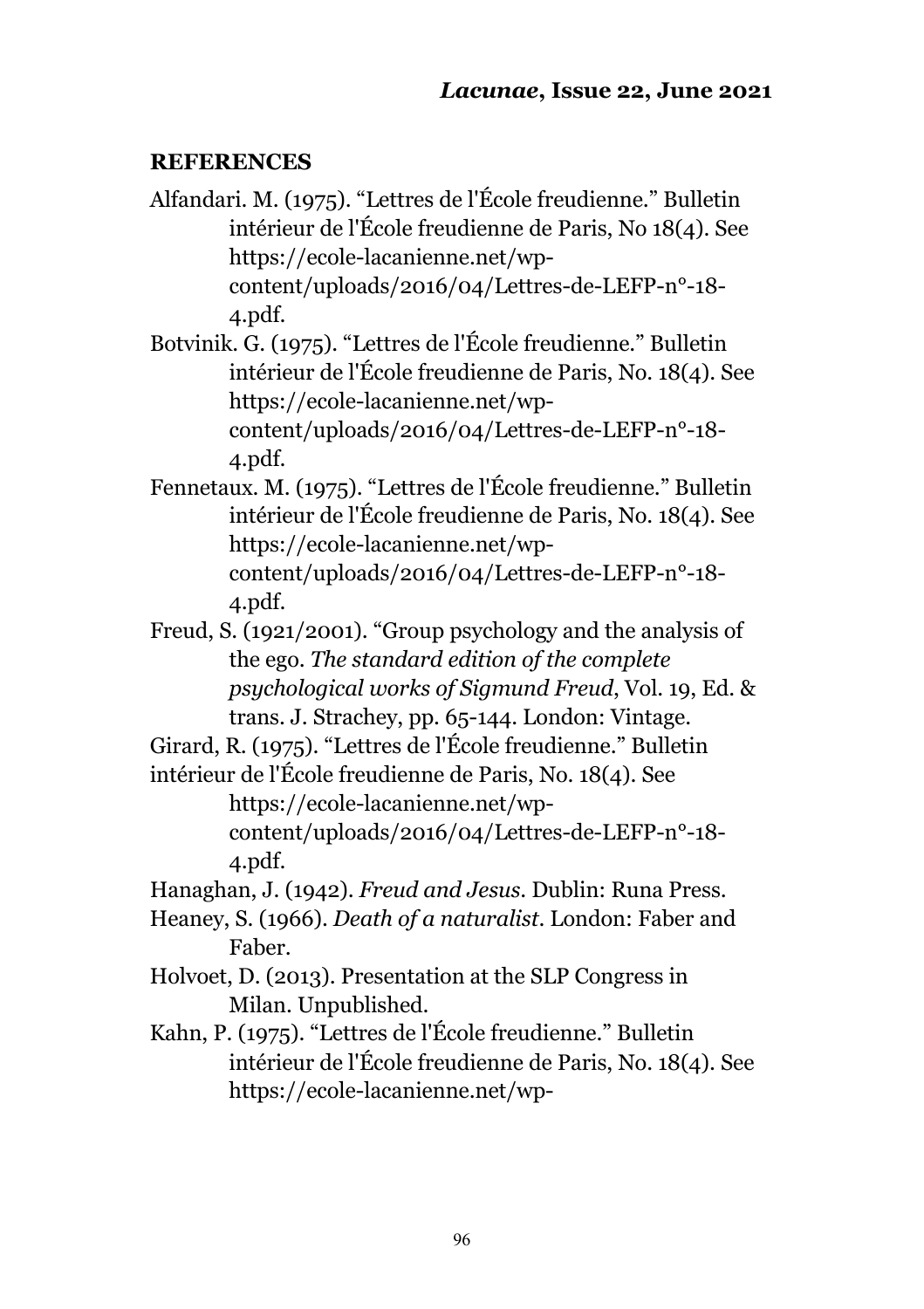| content/uploads/2016/04/Lettres-de-LEFP-n°-18-                  |
|-----------------------------------------------------------------|
| 4.pdf.                                                          |
| Kavanagh, P. (1942). The Great Hunger. Dublin: Cuala Press      |
| Laberge, J. (2019). Cartel an Invention. Talk in Dublin.        |
| Lacan, J. (1956/2001). "Situation of Psychoanalysis and         |
| Formation of the Psychoanalysts in 1956." In Autres             |
| <i>Écrits.</i> Paris: Seuil.                                    |
| $(1959-60/1992)$ . Book VII: The ethics of                      |
| psychoanalysis, the seminar of Jacques Lacan. London            |
| and New York: Routledge.                                        |
| . (1970-71). Book XVIII: On a discourse that might not          |
| be a semblance, theseminar of Jacques Lacan.                    |
| Unpublished trans. C. Gallagher, from unedited scripts.         |
| See                                                             |
| http://www.lacaninireland.com/web/wp-                           |
| content/uploads/2010/06/Book-18-On-a-discourse-                 |
| that-might-not-be-a-semblance.pdf.                              |
| $(1967/2001)$ . "Proposition of 9 October 1967." In             |
| Autres Écrits. Paris: Seuil.                                    |
| . (1975). "Lettres de l'École freudienne." Bulletin             |
| intérieur de l'École freudienne de Paris, No. 18(4). See        |
| https://ecole-lacanienne.net/wp-                                |
| content/uploads/2016/04/Lettres-de-LEFP-n°-18-<br>4.pdf.        |
| $(1975-76/2016)$ . Book XXIII: The sinthome. Trans.             |
| A.R. Price. Cambridge: Polity Press.                            |
| Melman, C. (1975). "Lettres de l'École freudienne." Bulletin    |
| intérieur de l'École freudienne de Paris, No. 18 (4).           |
| See https://ecole-lacanienne.net/wp-                            |
| content/uploads/2016/04/Lettres-de-LEFP-n°-18-                  |
| 4.pdf.                                                          |
| Melville, H. (2000). Benito Cereno. New York: Dover.            |
| Behinoutry S. (1075) "I ottres de l'École froudienne." Pulletin |

Rabinovitz. S. (1975). "Lettres de l'École freudienne." Bulletin intérieur de l'École freudienne de Paris, No. 18(4). See